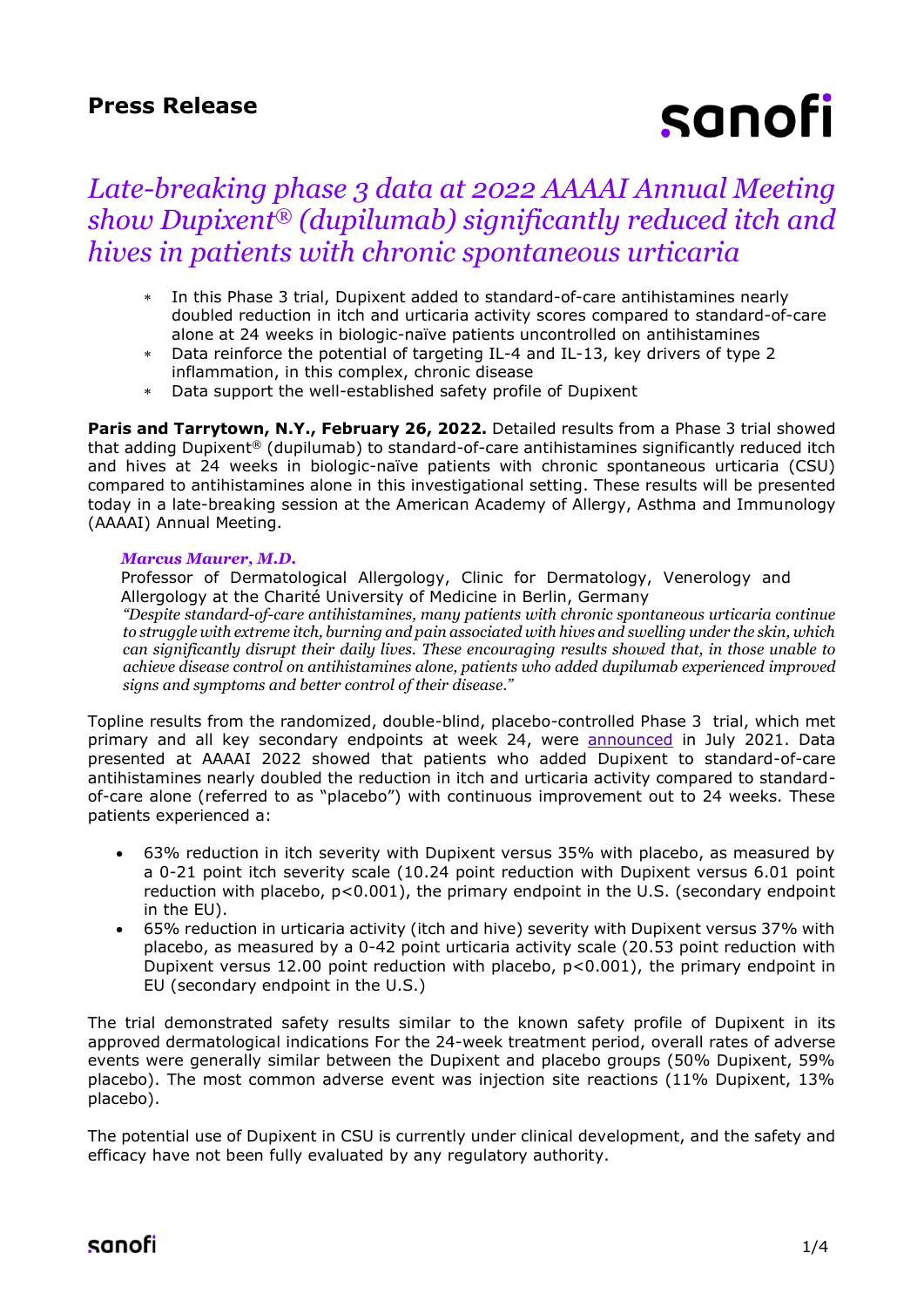#### **About Chronic Spontaneous Urticaria (CSU)**

CSU is a chronic inflammatory skin disease characterized by the sudden onset of hives on the skin and/or swelling deep under the skin. Despite standard-of-care treatment, people with CSU often experience symptoms including a persistent itch or burning sensation, which can be debilitating and significantly impact quality of life. Swelling often occurs on the face, hands and feet, but can also affect the throat and upper airways. CSU is typically treated with antihistamines, but the disease remains uncontrolled for up to 50% of patients who have limited available treatment options. More than 300,000 people in the U.S. have moderate-to-severe CSU that does not respond adequately to antihistamines alone.

#### **About the Dupixent Phase 3 CSU Program (LIBERTY-CUPID)**

Study A of the Phase 3 randomized, double-blind, placebo-controlled LIBERTY-CUPID clinical program evaluated the efficacy and safety of Dupixent as an add-on therapy to standard-of-care antihistamines compared to antihistamines alone in 138 patients aged 6 years and older with CSU who remained symptomatic despite antihistamine use and were not previously treated with omalizumab (i.e., biologic-naïve). The primary endpoints assessed the change from baseline in itch (measured by the weekly itch severity score [ISS7], 0-21 scale) and the change from baseline in itch and hives (measured by the weekly urticaria activity score [UAS7], 0-42 scale) at 24 weeks.

Study B of the CSU clinical program evaluated Dupixent in patients with chronic spontaneous urticaria (CSU), who were refractory to omalizumab, was [recently](https://www.sanofi.com/en/media-room/press-releases/2022/2022-02-18-07-00-00-2387700) stopped due to futility based on a pre-specified interim analysis, although numeric improvements were observed across key endpoints. The safety data were generally consistent with Study A and the known safety profile of Dupixent in its approved dermatological indications.

The companies remain committed to advancing Dupixent for patients with CSU uncontrolled on antihistamines and are evaluating next steps based on results across both trials in the Phase 3 program.

#### **About Dupixent**

Dupixent is a fully human monoclonal antibody that inhibits the signaling of the interleukin-4 (IL-4) and interleukin-13 (IL-13) pathways and is not an immunosuppressant. IL-4 and IL-13 are key and central drivers of the type 2 inflammation that plays a major role in atopic dermatitis, asthma and chronic rhinosinusitis with nasal polyposis (CRSwNP).

In the U.S., Dupixent is approved in patients aged 6 years and older with uncontrolled moderateto-severe atopic dermatitis; as an add-on maintenance treatment of patients aged 6 years and older with moderate-to-severe asthma characterized by an eosinophilic phenotype or with oral corticosteroid-dependent asthma; and for use with other medicines for the maintenance treatment of chronic rhinosinusitis with nasal polyposis (CRSwNP) in adults whose disease is not controlled.

Dupixent is also approved in Europe, Japan and other countries around the world for use in specific patients with moderate-to-severe atopic dermatitis and certain patients with asthma or CRSwNP in different age populations. Dupixent is approved in one or more of these indications in more than 60 countries around the world, and more than 350,000 patients have been treated globally.

#### **Dupilumab Development Program**

Dupilumab is being jointly developed by Sanofi and Regeneron under a global collaboration agreement. To date, dupilumab has been studied across 60 clinical trials involving more than 10,000 patients with various chronic diseases driven in part by type 2 inflammation.

In addition to the currently approved indications, Sanofi and Regeneron are studying dupilumab in a broad range of diseases driven by type 2 inflammation or other allergic processes, including pediatric atopic dermatitis (6 months to 5 years of age, Phase 3), chronic obstructive pulmonary disease with evidence of type 2 inflammation (Phase 3), eosinophilic esophagitis (Phase 3), bullous pemphigoid (Phase 3), prurigo nodularis (Phase 3), CSU (Phase 3), chronic inducible

## sanofi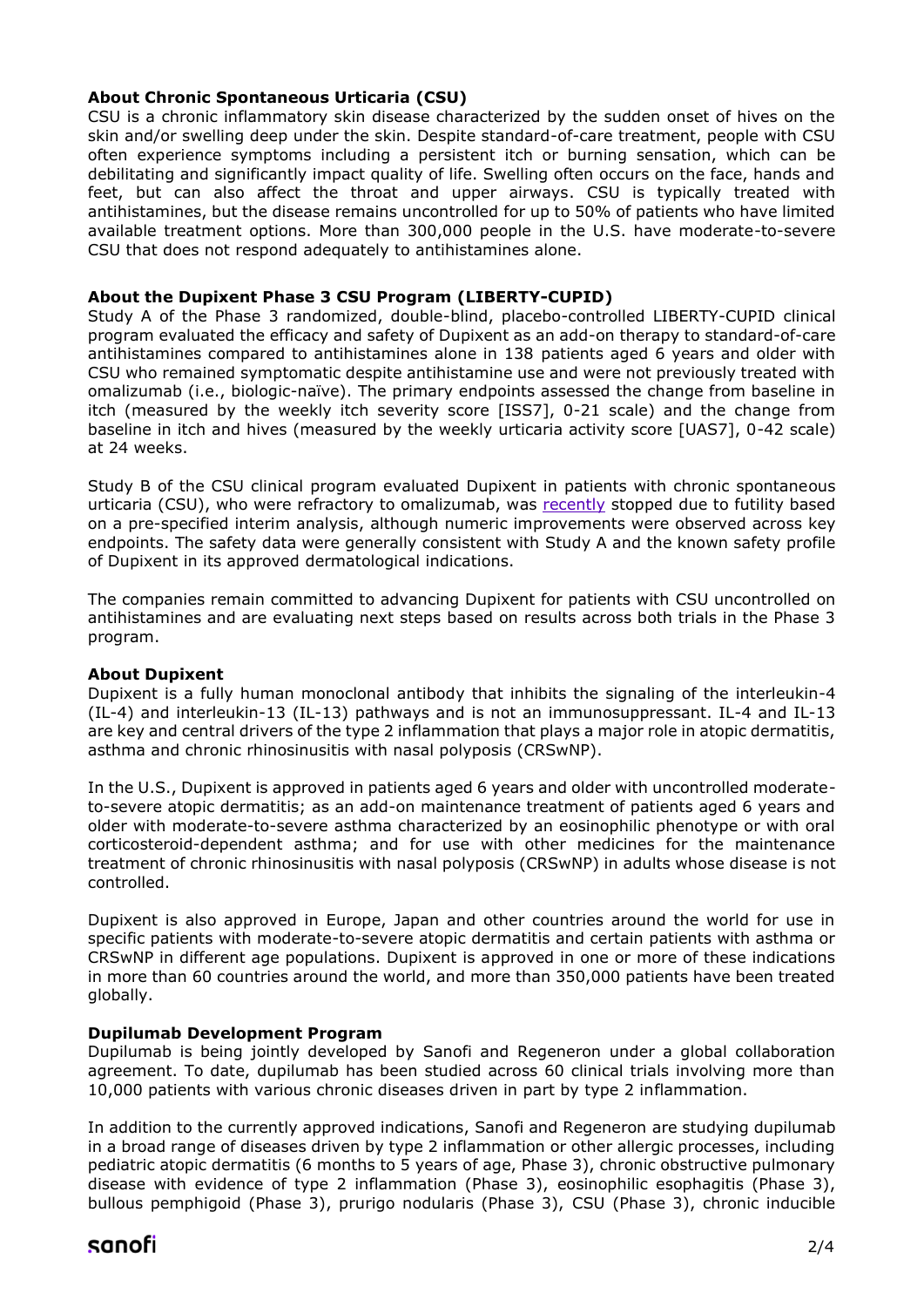urticaria-cold (Phase 3), chronic rhinosinusitis without nasal polyposis (Phase 3), allergic fungal rhinosinusitis (Phase 3), allergic bronchopulmonary aspergillosis (Phase 3) and peanut allergy (Phase 2). These potential uses of dupilumab are currently under clinical investigation, and the safety and efficacy in these conditions have not been fully evaluated by any regulatory authority.

#### **About Regeneron**

Regeneron (NASDAQ: REGN) is a leading biotechnology company that invents life-transforming medicines for people with serious diseases. Founded and led for over 30 years by physicianscientists, our unique ability to repeatedly and consistently translate science into medicine has led to nine FDA-approved treatments and numerous product candidates in development, almost all of which were homegrown in our laboratories. Our medicines and pipeline are designed to help patients with eye diseases, allergic and inflammatory diseases, cancer, cardiovascular and metabolic diseases, pain, hematologic conditions, infectious diseases and rare diseases.

Regeneron is accelerating and improving the traditional drug development process through our proprietary VelociSuite technologies, such as VelocImmune, which uses unique genetically humanized mice to produce optimized fully human antibodies and bispecific antibodies, and through ambitious research initiatives such as the Regeneron Genetics Center, which is conducting one of the largest genetics sequencing efforts in the world.

For additional information about the company, please visit [www.regeneron.com](http://www.regeneron.com/) or follow @Regeneron on Twitter.

#### *About Sanofi*

We are an innovative global healthcare company, driven by one purpose: we chase the miracles of science to improve people's lives. Our team, across some 100 countries, is dedicated to transforming the practice of medicine by working to turn the impossible into the possible. We provide potentially life-changing treatment options and life-saving vaccine protection to millions of people globally, while putting sustainability and social responsibility at the center of our ambitions.

Sanofi is listed on EURONEXT: SAN and NASDAQ: SNY

*Sanofi Media Relations* **Sally Bain** | + 1 617 834 6026 | [sally.bain@sanofi.com](mailto:sally.bain@sanofi.com)

#### *Sanofi Investor Relations*

**Eva Schaefer-Jansen** | + 33 7 86 80 56 39 | [eva.schaefer-jansen@sanofi.com](mailto:eva.schaefer-jansen@sanofi.com) **Arnaud Delépine** | + 33 06 73 69 36 93 | [arnaud.delepine@sanofi.com](mailto:arnaud.delepine@sanofi.com) **Corentine Driancourt** | + 33 06 40 56 92 | [corentine.driancourt@sanofi.com](mailto:corentine.driancourt@sanofi.com) **Felix Lauscher** | + 1 908 612 7239 | [felix.lauscher@sanofi.com](mailto:felix.lauscher@sanofi.com) **Priya Nanduri** | [priya.nanduri@sanofi.com](mailto:priya.nanduri@sanofi.com) **Nathalie Pham** | + 33 07 85 93 30 17 | [nathalie.pham@sanofi.com](mailto:nathalie.pham@sanofi.com)

*Regeneron Media Relations* **Hannah Kwagh** | + 1 914 847 6314 [| hannah.kwagh@regeneron.com](mailto:hannah.kwagh@regeneron.com)

#### *Regeneron Investor Relations*

**Vesna Tosic** | + 914 847 5443 | [vesna.tosic@regeneron.com](mailto:vesna.tosic@regeneron.com)

#### **Sanofi Forward-Looking Statements**

This press release contains forward-looking statements as defined in the Private Securities Litigation Reform Act of 1995, as amended. Forward-looking statements are statements that are not historical facts. These statements include projections and estimates regarding the marketing and other potential of the product, or regarding potential future revenues from the product. Forward-looking statements are generally identified by the words "expects", "anticipates", "believes", "intends", "estimates", "plans" and similar expressions. Although Sanofi's management believes that the expectations reflected in such forward-looking statements are reasonable, investors are cautioned that forward-looking information and statements are subject to various risks and uncertainties, many of which are difficult to predict and generally beyond the control of Sanofi, that could cause actual results and developments to differ materially from those expressed in, or implied or projected by, the forward-looking information and statements. These risks and uncertainties include among other things, unexpected regulatory actions or delays, or government regulation generally, that could affect the availability or commercial potential of the product, the fact that product may not be commercially successful, the uncertainties inherent in research and development, including future clinical data and analysis of existing clinical data relating to the product, including post marketing, unexpected safety, quality or manufacturing issues, competition in general, risks associated with intellectual property and any related future litigation and the ultimate